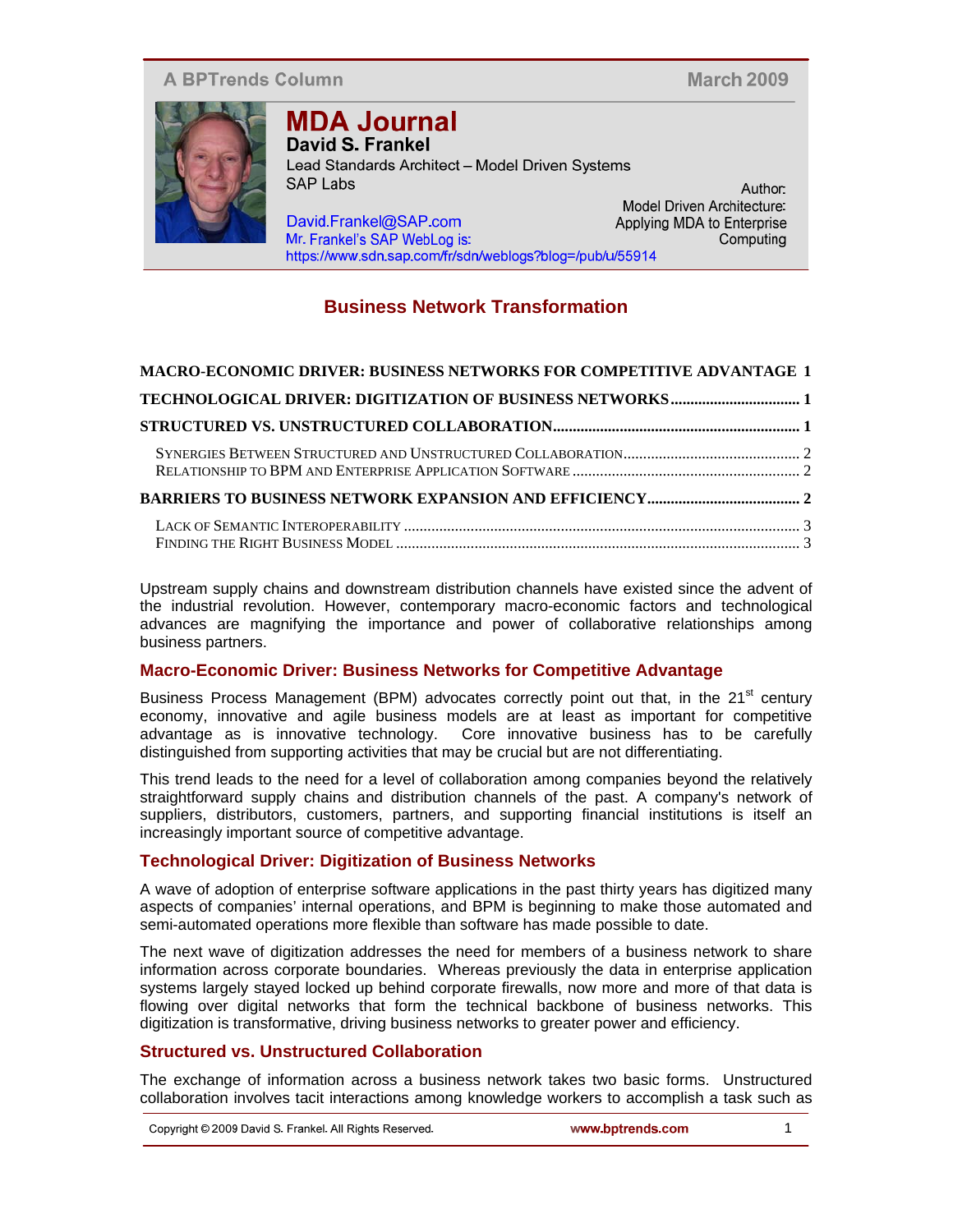negotiating a price, brainstorming about improvements in logistics, resolving a payment dispute, and so on. Social networking tools are increasingly important for this kind of collaboration, taking advantage of digital networks.

Structured collaboration, on the other hand, involves automated flows of information across business networks, such as automatically ordering a part from a supplier once inventory has dipped below a specified level, or initiating an electronic payment to a vendor when dictated by rules that maximize discounts for timely payment. Structured collaboration applies to routinized transactions that are amenable to automated processes, whereas unstructured collaboration applies to collaboration that cannot be automated because it requires "on the fly" human judgment and the exchange of unstructured data.

#### **Synergies Between Structured and Unstructured Collaboration**

There are interesting synergies between structured and unstructured collaboration.<sup>1</sup> For example, the unstructured collaborative activity of resolving a payment dispute is aided by the structured electronic flow of invoices and payments with automated matching of remittance data, which gives payables and receivables managers new tools to zoom in on a problem.

Conversely, working out a mapping among business partners' data formats in order to set up a structured collaboration is aided by social networking tools that make it easier for the partners' analysts to collaborate on the mapping.

#### **Relationship to BPM and Enterprise Application Software**

The internal business processes that companies need to manage also have an intertwined mix of structured and unstructured tasks. BPM languages, tools, and execution engines are rising to meet this challenge. Although BPMN 2.0 is still a work in progress, it is already clear that it will support the modeling of processes that integrate human and automated tasks to a greater extent than BPMN 1. In the arena of languages for business process execution engines, BPEL4People and WS-HumanTask are important new adjuncts to BPEL's support for automated tasks.

BPM is also starting to deal with collaborative processes, with substantially expanded modeling support in BPMN 2.0. Service-enabled enterprise applications increasingly have direct support for end-to-end structured processes across business networks – such as straight through processing of electronic payments – which has broad implications for BPM suites that use the services.

Enterprise applications also are starting to integrate with social networking systems to facilitate unstructured, collaborative decision-making across company boundaries in order to plan for and resolve issues regarding structured collaboration.<sup>2</sup>

### **Barriers to Business Network Expansion and Efficiency**

Despite genuine advances in the digitization of business networks, there are some real obstacles that restrain progress, particularly those affecting structured collaboration.

http://www.technewsworld.com/story/64856.html?wlc=1235311010

Copyright © 2009 David S. Frankel. All Rights Reserved.

l

 $1$  Note that thought leaders in business network transformation  $-$  Geoffrey Moore, Philip Lay, and Henning Kagermann, in particular – use the terms *collaboration* and *coordination* in the same way that I am using the terms *unstructured collaboration* and *structured collaboration*, respectively. See "Business NetworkTransformation: Rethinking Relationships in a Global Economy," Henning Kagermann, Philip Lay, Geoffrey Moore, The Global Information Technology Report 2007-2008, World Economic Forum, Section 1.8.

 $2$  For a sample of some of the possibilities of integrating enterprise applications with social networking, see "Social Networking: Still Challenged by Enterprise Complexity," Louis Columbus, TechNewsWorld, October 20, 2008,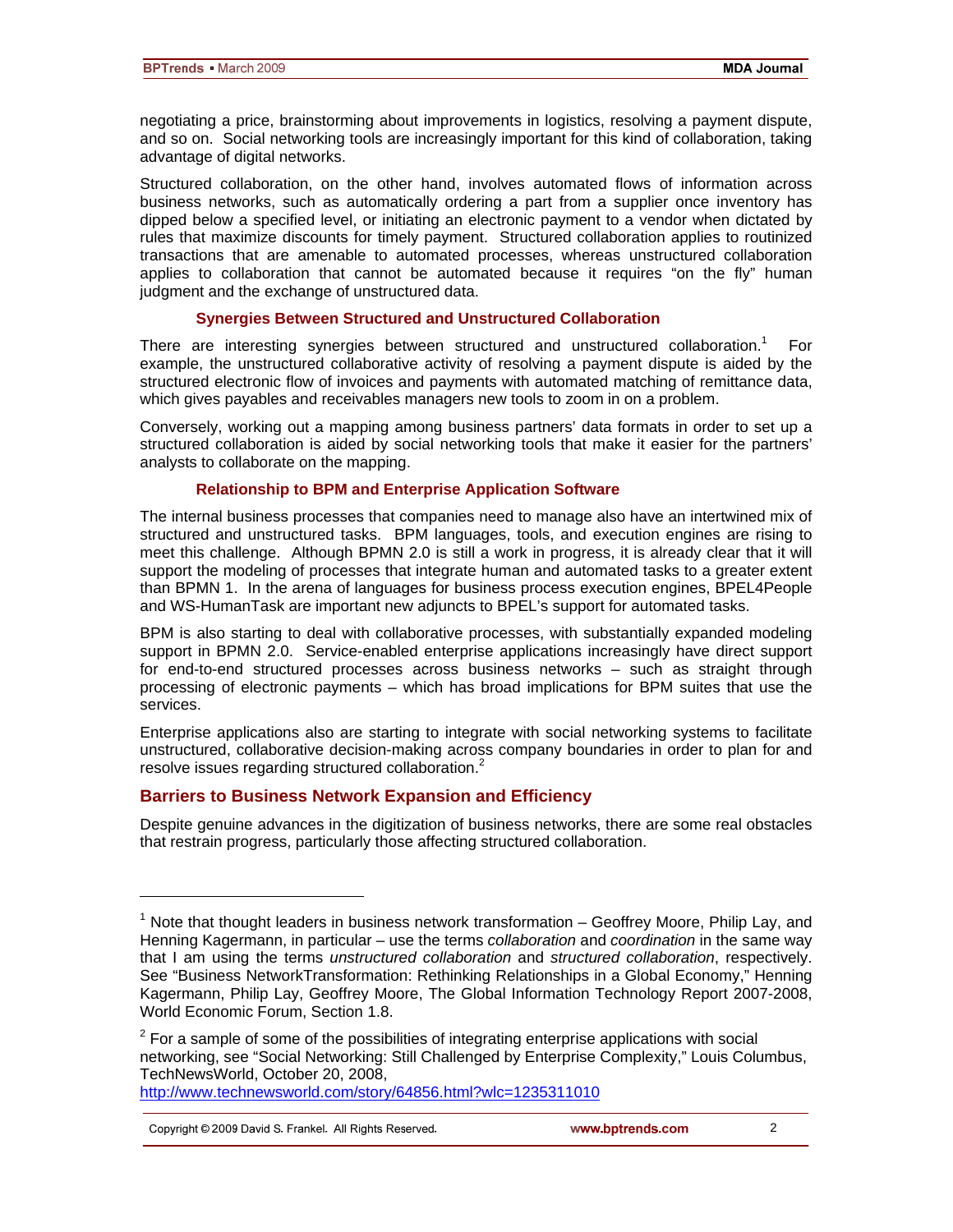#### **Lack of Semantic Interoperability**

I have written extensively in these MDA Journal pages<sup>3</sup> about the fact that a lack of semantic interoperability drives up the cost of integration across company boundaries. In the context of business networks, semantic interoperability is the ability of business partners to exchange information based on a shared understanding of the meaning of the data. In practice, the lack of this kind of interoperability can drag integration projects out for many months, while teams across the network are laboring to get their data exchange working properly.

New techniques and standards for embedding machine-readable semantic metadata in definitions of data and message formats, and emerging tools that exploit that metadata, should soon start to show real progress on this front.

#### **Finding the Right Business Model**

It's worth summarizing at this point the positive developments in structured collaboration across digital business networks:

- Enterprise application software is supporting more end-to-end processes across business networks.
- New technologies are finally starting to erode the semantic interoperability barrier.
- Standardization of message formats in accordance with these new techniques is progressing.

Yet as we improve the ability of systems across a network to understand each others' data, we expose another problem. Consider the perspective of a manufacturer who must deal with multiple suppliers, and the viewpoint of a supplier who must deal with multiple manufacturers. The manufacturer has to maintain a separate physical communication connection with each supplier; or, seen from the opposite angle, the supplier has to maintain a separate connection with each manufacturer. Setting up and maintaining the multiple point-to-point physical connections strains the resources of the manufacturer's and supplier's integration teams.

The technical solution to this problem is relatively straightforward – setting up a hub in the "cloud" that functions as a single physical connection point that suppliers and manufacturers plug into on a software-as-a-service basis.

However, finding a business model that provides sufficient incentives for investors to set up and maintain a hub that users can plug into is an order of magnitude more difficult. For example, if a manufacturer with the resources to build and operate a hub makes the investment, why would a competitor plug into a hub that it does not control? Who will be able to charge transaction fees? A number of hub projects have foundered because of struggles over these questions.

When we turn our focus from manufacturing supply networks to financial supply networks, where electronic fund transfers such as credit and debit transfers require some party or parties to assume liability for errors, the equation becomes even more difficult to solve.

This is not to say that there is no future in the hub model. Technically, it has so much merit, and the productivity gains for industry that redound from connectivity hubs are potentially so huge, that we are probably moving inexorably in that direction. But the road from here to there will take all kinds of twists and turns that are not entirely predictable.

In the meantime, the digitization of business networks, and progress on the semantic interoperability front, will yield relatively modest but still substantial and valuable productivity improvements from structured and unstructured collaboration.

Copyright © 2009 David S. Frankel. All Rights Reserved.

l

<sup>&</sup>lt;sup>3</sup> See MDA Journal in Business Process Trends, July 2007, October 2007, and January 2008 for detailed explanations of the semantic interoperability problem, and of increasingly promising efforts to overcome it.